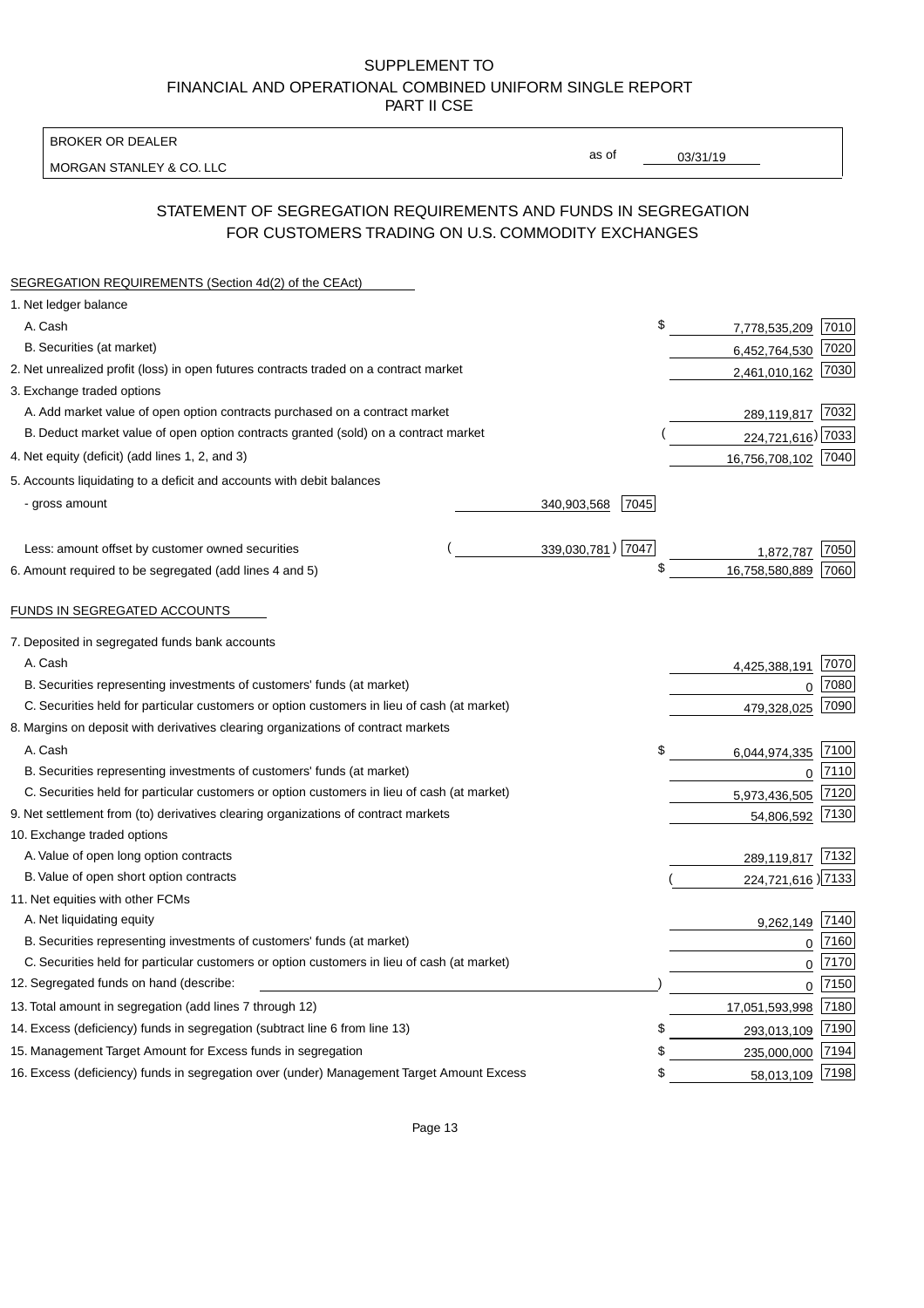| <b>BROKER OR DEALER</b> |                                                                                      | as of |                                        |              |                |
|-------------------------|--------------------------------------------------------------------------------------|-------|----------------------------------------|--------------|----------------|
|                         | MORGAN STANLEY & CO. LLC                                                             |       |                                        | 03/31/19     |                |
|                         | STATEMENT OF SEGREGATION REQUIREMENTS AND FUNDS IN SEGREGATION                       |       | FOR CUSTOMERS' DEALER OPTIONS ACCOUNTS |              |                |
|                         | 1. Amount required to be segregated in accordance<br>with Commission regulation 32.6 |       |                                        | $\mathbb{S}$ | <u>0</u>  7200 |
|                         | 2. Funds in segregated accounts                                                      |       |                                        |              |                |
|                         | A. Cash                                                                              | \$    | 7210<br>$\Omega$                       |              |                |
|                         | B. Securities (at market)<br>C. Total                                                |       | $0$  7220                              |              | 7230           |
|                         | 3. Excess (deficiency) funds in segregation                                          |       |                                        |              |                |
|                         | (subtract line 2.C from line 1)                                                      |       |                                        |              | 0 7240         |
|                         |                                                                                      |       |                                        |              |                |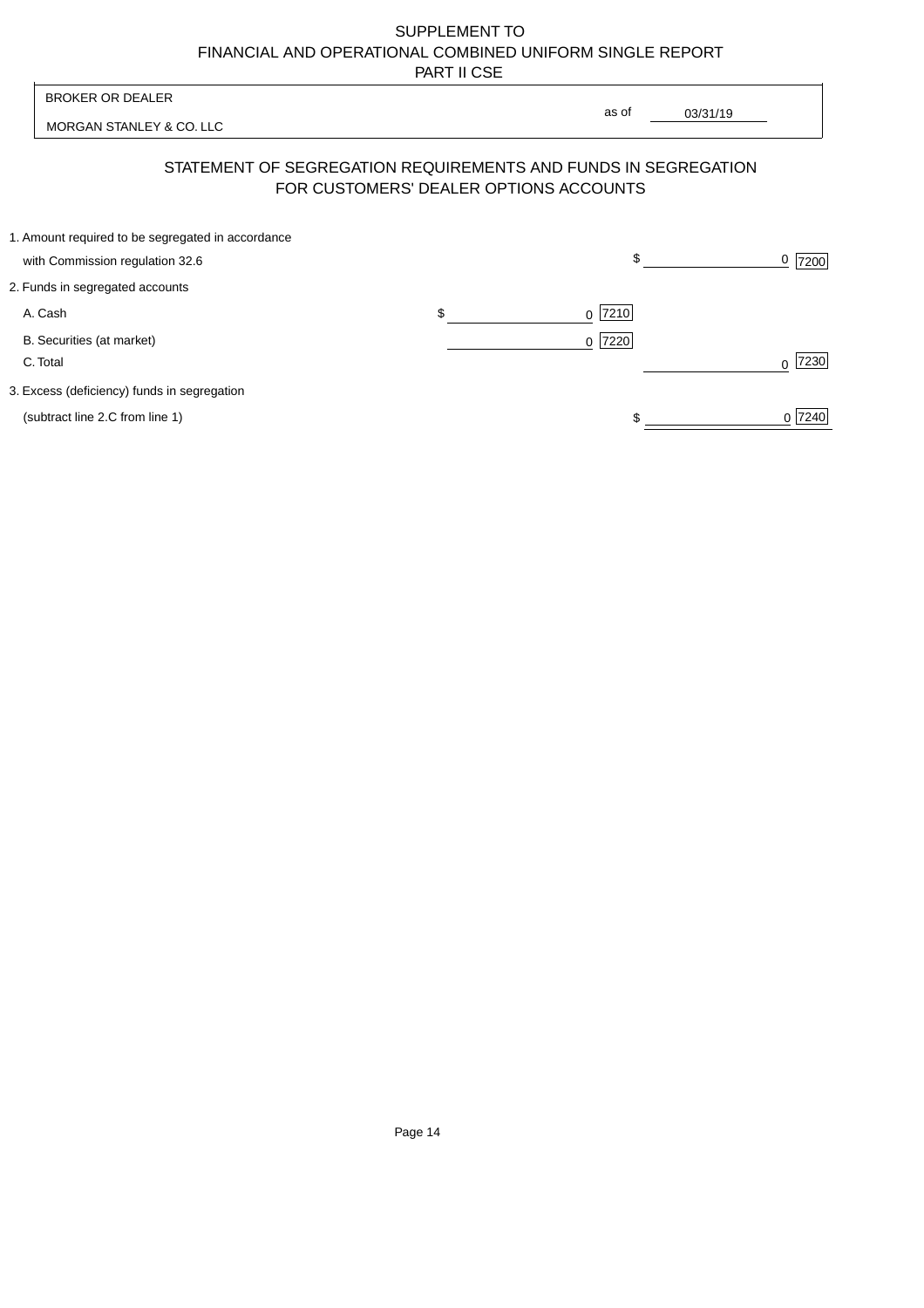PART II CSE

MORGAN STANLEY & CO. LLC and the contract of the contract of the contract of the contract of the contract of the contract of the contract of the contract of the contract of the contract of the contract of the contract of t BROKER OR DEALER

as of

## STATEMENT OF SECURED AMOUNTS AND FUNDS HELD IN SEPARATE ACCOUNTS PURSUANT TO COMMISSION REGULATION 30.7

# FOREIGN FUTURES AND FOREIGN OPTIONS SECURED AMOUNTS

| Amount required to be set aside pursuant to law, rule or regulation of a foreign government<br>or a rule of a self-regulatory organization authorized thereunder | \$ | 0              | 7305 |
|------------------------------------------------------------------------------------------------------------------------------------------------------------------|----|----------------|------|
| 1. Net ledger balance - Foreign Futures and Foreign Option Trading - All Customers                                                                               |    |                |      |
| A. Cash                                                                                                                                                          | \$ | 3,299,033,724  | 7315 |
| B. Securities (at market)                                                                                                                                        |    | 2,046,517,695  | 7317 |
| 2. Net unrealized profit (loss) in open futures contracts traded on a foreign board of trade                                                                     |    | 68,651,370     | 7325 |
| 3. Exchange traded options                                                                                                                                       |    |                |      |
| A. Market value of open option contracts purchased on a foreign board of trade                                                                                   |    | 9,383,032      | 7335 |
| B. Market value of open contracts granted (sold) on a foreign board of trade                                                                                     |    | (11, 555, 983) | 7337 |
| 4. Net equity (deficit) (add lines 1.2. and 3.)                                                                                                                  | \$ | 5,412,029,838  | 7345 |
| 5. Accounts liquidating to a deficit and accounts with                                                                                                           |    |                |      |
| 7351<br>debit balances - gross amount<br>21,733,123                                                                                                              |    |                |      |
| 20,605,174) 7352<br>Less: amount offset by customer owned securities                                                                                             |    | 1,127,949      | 7354 |
| 6. Amount required to be set aside as the secured amount - Net Liquidating Equity Method (add lines 4 and 5)                                                     | \$ | 5,413,157,787  | 7355 |
| 7. Greater of amount required to be set aside pursuant to foreign jurisdiction (above) or line 6.                                                                | S  | 5,413,157,787  | 7360 |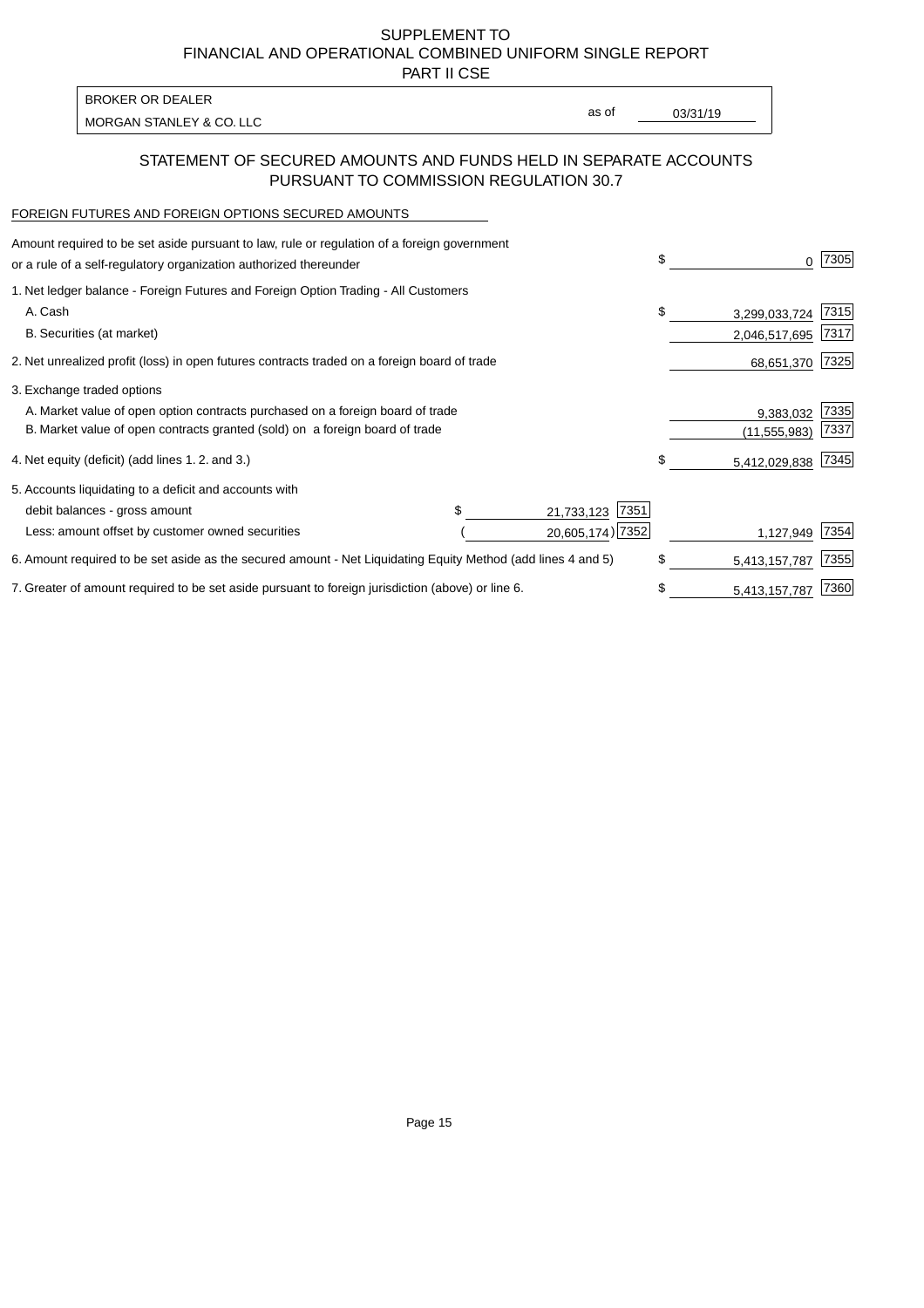BROKER OR DEALER

MORGAN STANLEY & CO. LLC

03/31/19 as of

## STATEMENT OF SECURED AMOUNTS AND FUNDS HELD IN SEPARATE ACCOUNTS PURSUANT TO COMMISSION REGULATION 30.7

#### FUNDS DEPOSITED IN SEPARATE REGULATION 30.7 ACCOUNTS

| 1. Cash in banks                                                                                                     |      |                                    |             |                    |
|----------------------------------------------------------------------------------------------------------------------|------|------------------------------------|-------------|--------------------|
| A. Banks located in the United States                                                                                |      | \$<br>640,255,196 7500             |             |                    |
| B. Other banks qualified under Regulation 30.7                                                                       |      |                                    |             |                    |
| Name(s):                                                                                                             | 7510 | 707,919,397 7520 \$                |             | 1,348,174,593 7530 |
| 2. Securities                                                                                                        |      |                                    |             |                    |
| A. In safekeeping with banks located in the United States                                                            |      | \$<br>141,682,494 7540             |             |                    |
| B. In safekeeping with other banks qualified under Regulation 30.7                                                   |      |                                    |             |                    |
| Name(s):                                                                                                             | 7550 |                                    | $0$ 7560    | 141,682,494 7570   |
| 3. Equities with registered futures commission merchants                                                             |      |                                    |             |                    |
| A. Cash                                                                                                              |      | \$<br>7,328,645                    | 7580        |                    |
| <b>B.</b> Securities                                                                                                 |      |                                    | $0$ 7590    |                    |
| C. Unrealized gain (loss) on open futures contracts                                                                  |      | (648, 406)                         | 7600        |                    |
| D. Value of long option contracts                                                                                    |      |                                    | $0$ 7610    |                    |
| E. Value of short option contracts                                                                                   |      |                                    | $0)$ 7615   | 6,680,239 7620     |
| 4. Amounts held by clearing organizations of foreign boards of trade                                                 |      |                                    |             |                    |
| Name(s):                                                                                                             | 7630 |                                    |             |                    |
| A. Cash                                                                                                              |      | \$                                 | $0$ 7640    |                    |
| <b>B.</b> Securities                                                                                                 |      |                                    | $0$ 7650    |                    |
| C. Amount due to (from) clearing organizations - daily variation                                                     |      | 0                                  | 7660        |                    |
| D. Value of long option contracts                                                                                    |      |                                    | 0 7670      |                    |
| E. Value of short option contracts                                                                                   |      |                                    | $_0$ ) 7675 | 0 7680             |
| 5. Amounts held by members of foreign boards of trade<br>Name(s):                                                    | 7690 |                                    |             |                    |
| A. Cash                                                                                                              |      | \$<br>2,135,807,993 7700           |             |                    |
| <b>B.</b> Securities                                                                                                 |      | 1,904,835,200 7710                 |             |                    |
| C. Unrealized gain (loss) on open futures contracts                                                                  |      | 69,275,851 7720                    |             |                    |
| D. Value of long option contracts                                                                                    |      | 9,383,032 7730                     |             |                    |
| E. Value of short option contracts                                                                                   |      | $(11,555,983)$ <sup>)</sup> $7735$ |             | 4,107,746,093 7740 |
| 6. Amounts with other depositories designated by a foreign board of trade<br>Name(s):                                | 7750 |                                    |             | 0 7760             |
| 7. Segregated funds on hand (describe:                                                                               |      |                                    |             | 0 7765             |
| 8. Total funds in separate section 30.7 accounts                                                                     |      |                                    | \$          | 5,604,283,419 7770 |
| 9. Excess (deficiency) set Aside Funds for Secured Amount (subtract Line 7 Secured<br>Statement page 15 from Line 8) |      |                                    | \$          | 191,125,632 7380   |
|                                                                                                                      |      |                                    |             |                    |
| 10. Management Target Amount for Excess funds in separate section 30.7 accounts                                      |      |                                    | \$          | 140,000,000 7780   |
| 11. Excess (deficiency) funds in separate 30.7 accounts over (under) Management Target                               |      |                                    | \$          | 51,125,632 7785    |

Page 16